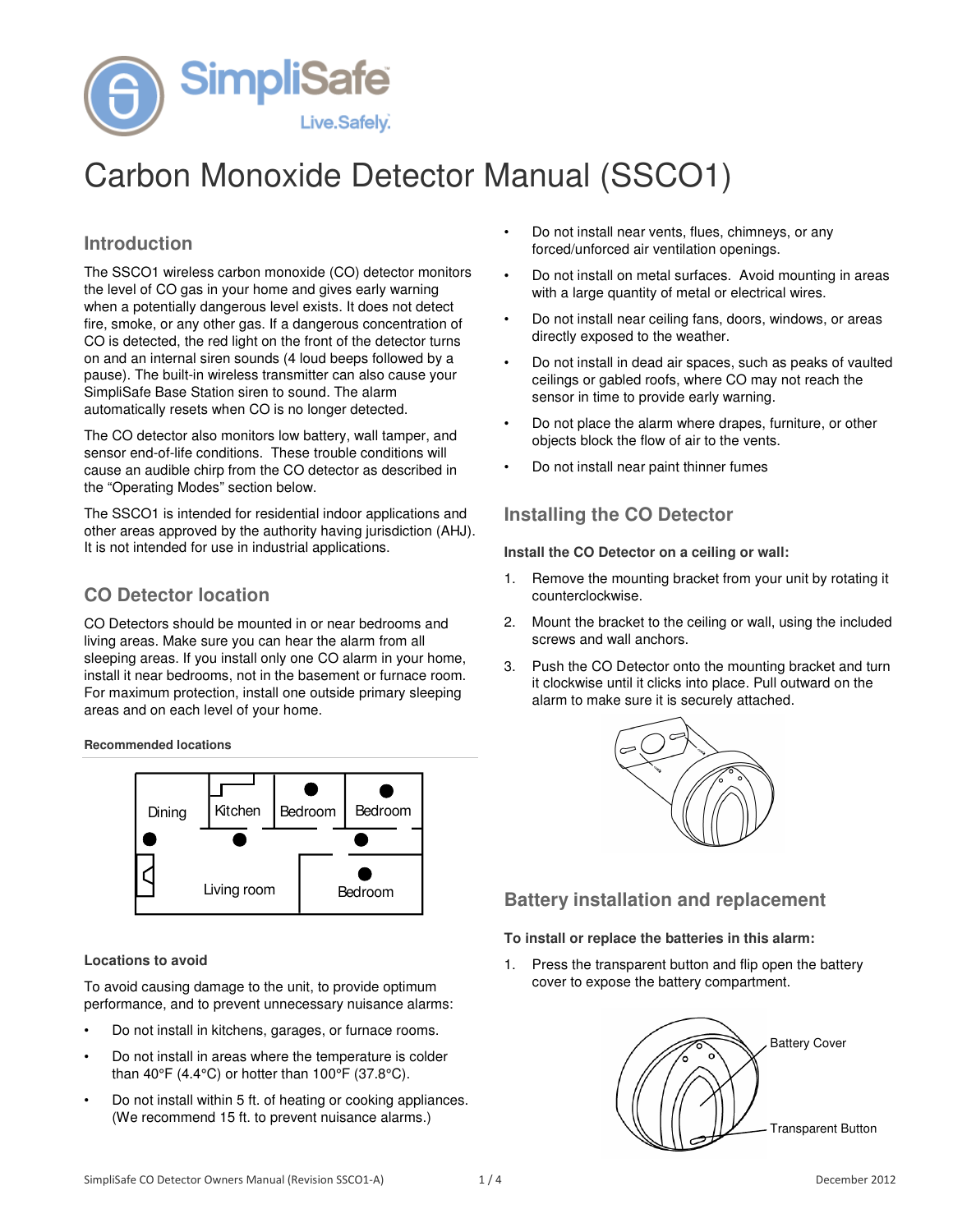- 2. Remove the old batteries and properly dispose of them as recommended by the battery manufacturer.
- 3. Install the new batteries. Note the polarity illustration in the battery compartment. Make sure to carefully seat the red battery warning flags in the recess of the battery well
- 4. Close the battery cover .The battery cover of your CO alarm will only close if all three AA batteries are properly installed.

When replacing the batteries, use the following approved brand and model #:

• AA 1.5V Energizer #L91 lithium battery

Replacement batteries can be purchased online from SimpliSafe at simplisafe.com or in retail stores.

**Warning**: Use of a different battery may have a detrimental effect on the alarm operation.

**Caution:** Constant exposures to high or low humidity may reduce battery life.

After changing the batteries, the unit will chirp for approximately 0.5 second and all the lights will flash for 0.5 second. Test your alarm by using the Test/Hush button and check that the green Power light is on.

# **Testing**

**Caution:** Continuous exposure to the high sound level of this alarm over an extended period of time may cause hearing loss.

Press the test button. You should hear 4 short beeps with a corresponding three LED flashes in 5 seconds. This cycle will repeat one more time. We recommend you test your CO detector weekly.

# **Silence Feature**

If the CO alarm is sounding, pressing the Test/Mute button will mute the siren; the red light will continue flashing. After 4 minutes, if the CO concentration that caused the alarm remains at a dangerous level, the siren will reactivate, sounding 4 beeps, then pausing 1 minute, then sounding 4 beeps again, until the CO condition is resolved.

# **Operating Modes**

**Power on mode:** Three LEDs blink and buzzer beeps for 0.5 second as soon as the batteries are installed.

**Stand-by mode:** green LED flashes once in every 60 seconds, which means the unit is receiving power and also indicates it is functioning properly.

**CO Alarm mode:** When the unit senses CO, the red LED light flashes rapidly and buzzer sounds loudly with repeating 4 quick beeps and pause 5 seconds and then 4 quick beeps. After 4 minutes of an alarm, the pause will increase to 60 seconds.

**Low battery warning mode:** The yellow LED flashes once in a minute and the buzzer chirps also once in a minute. This warning should last for up to 30 days, but please replace the battery immediately.

**Malfunction (Error) mode:** The yellow LED flashes three times in a minute and buzzer chirps once in a minute. This indicates the unit is malfunctioned and needs to be replaced.

**Low sensitivity (Aging) mode:** The yellow LED flashes twice in a minute and buzzer chirps once in a minute. This means unit needs to be replaced.

**End of life signal mode:** The yellow LED flashes four times in a minute and buzzer chirps once in a minute. This indicates the CO alarm unit is reaching the end of this useful life (around 5 years after the unit was manufactured). Please replace with a new CO Detector.

**Tamper mode:** The buzzer chirps once in a minute and the yellow LED is steadily on .until the CO alarm unit is mounted back to the bracket properly.

## **Maintenance tips**

To keep your alarm in good working order:

- Perform a CO alarm test once a week
- Vacuum the alarm cover once a month to remove accumulated dust.
- Never use water or cleaners they may damage the unit.
- Avoid spraying air fresheners, hair spray, paint, or other aerosols near the alarm.
- Do not paint the unit. Paint will seal the vents and interfere with proper sensor operation.

## **Information about carbon monoxide**

Carbon monoxide is a colorless, odorless, and tasteless poison gas that can be fatal when inhaled. CO inhibits the blood's capacity to carry oxygen.

Periodically review this alarm manual and discuss your CO alarm emergency procedure with all members of your family. Never ignore a CO alarm. A true alarm is an indication of potentially dangerous levels of CO. CO alarms are designed to alert you to the presence of CO before an emergency - before most people would experience symptoms of CO poisoning, giving you time to resolve the problem calmly.

Determine if anyone in the household is experiencing symptoms of CO poisoning. Many cases of reported CO poisoning indicate that while victims are aware they are not well, they become so disoriented they are unable to save themselves either by exiting the building or calling for assistance. Also, young children and household pets may be the first affected. You should take extra precautions to protect high-risk persons from CO exposure because they may experience ill effects from CO at levels that would not ordinarily affect a healthy adult.

#### **Symptoms of CO poisoning**

The following common symptoms are related to CO poisoning and should be discussed with ALL members of the household: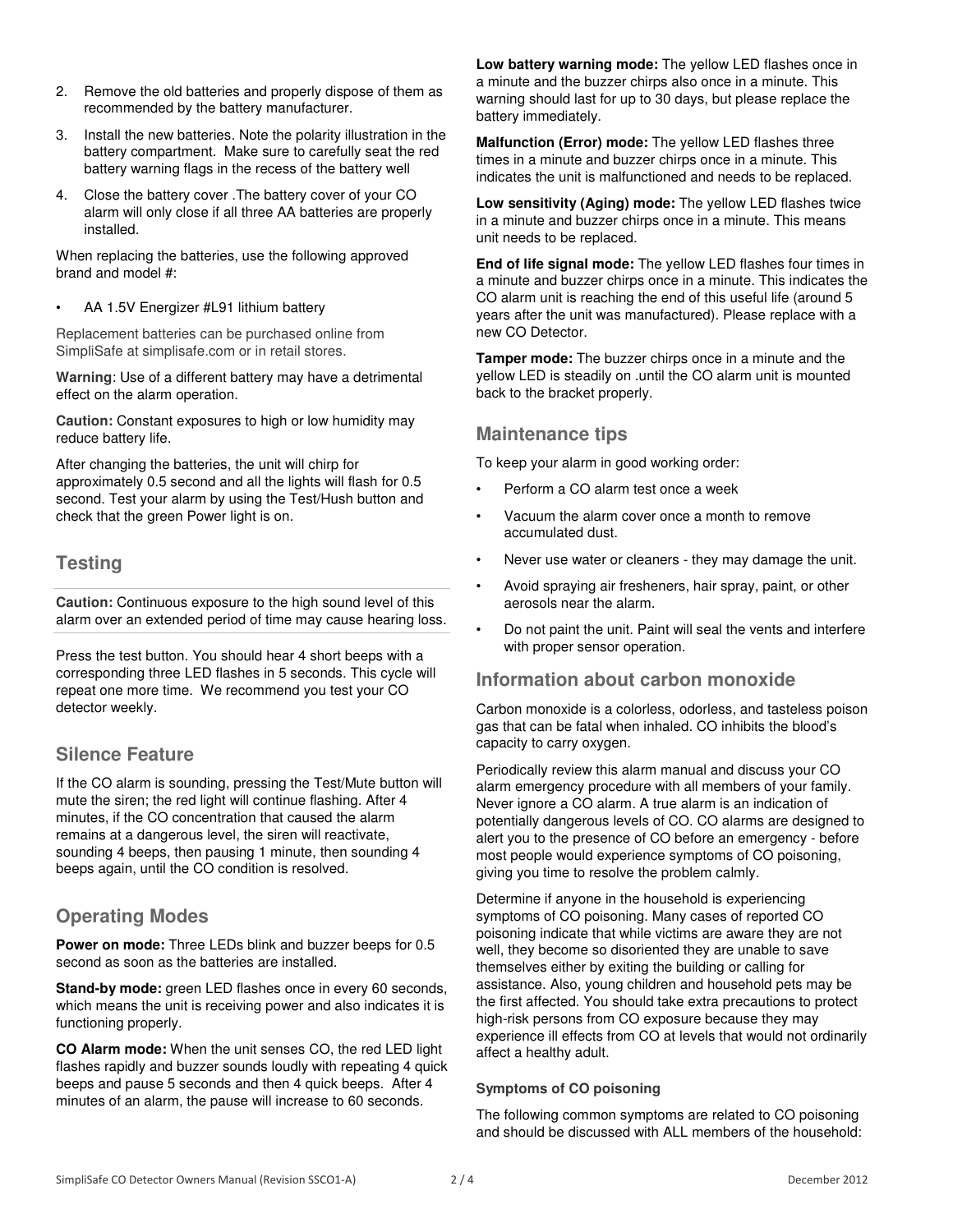- **Mild exposure** = Slight headache, nausea, vomiting, fatigue (often described as "flu-like" symptoms).
- **Medium exposure** = Severe throbbing headache, drowsiness, confusion, fast heart rate.
- **Extreme exposure** = Unconsciousness, convulsions, cardio-respiratory failure, death.

If you experience even mild symptoms of CO poisoning, consult your doctor immediately.

#### **Conditions that can produce carbon monoxide**

- Excessive spillage or reverse venting of fuel burning appliances caused by:
	- Outdoor ambient conditions such as wind direction and/or velocity, including high gusts of wind; heavy air in the vent pipes (cold/humid air with extended periods between cycles).
	- Negative pressure differential resulting from the use of exhaust fans.
	- Simultaneous operation of several fuel burning appliances competing for limited internal air.
	- Vent pipe connection vibrating loose from clothes dryers, furnaces, or water heaters.
	- Obstructions in or unconventional vent pipe designs which amplify the above situations.
- Extended operation of unvented fuel burning devices (range, oven, fireplace, etc.).
- Temperature inversions which can trap exhaust gasses near the ground.
- Car idling in an open or closed garage, or near a home.

#### **What CO alarms can and cannot do**

CO alarms provide early warning of the presence of CO, usually before a healthy adult would experience symptoms. This early warning is possible only if your CO alarm is located, installed, and maintained as described in this manual.

Because carbon monoxide is a cumulative poison, long-term exposures to low levels may cause symptoms, as well as short-term exposures to high levels. This unit has a timeweighted alarm: the higher the level of CO present, the sooner the alarm will be triggered.

This CO alarm can only warn you of the presence of CO. It does not prevent CO from occurring, nor can it solve an existing CO problem. If your unit has alarmed and you've provided ventilation by leaving your windows and doors open, the CO buildup may have dissipated by the time help responds. Although your problem may appear to be temporarily solved, it is crucial that the source of the CO is determined and that the appropriate repairs are made.

CO alarms have limitation. Like any other electronic device, CO alarms are not fool-proof. CO alarms have a limited operational life. You must test your CO alarm weekly, because it could fail to operate at any time.

If your CO alarm fails to test properly, or if its self-diagnostic test reveals a malfunction, immediately have the unit replaced. This alarm will not monitor CO levels while in a trouble condition.

The CO alarm can only sense CO that reaches the unit's sensor. It is possible that CO may be present in other areas without reaching the alarm. The rate and ability with which CO reaches the alarm may be affected by:

- Doors or other obstructions.
- Fresh air from a vent, an open window, or other source.
- CO being present on one level of the home and not reaching a CO alarm installed on a different level. (For example, CO in the basement may not reach an alarm on the second level, near the bedrooms).

For these reasons, we recommend you provide complete coverage by placing a CO alarm on every level of the home.

## **Important warning statements**

This carbon monoxide alarm is designed to detect carbon monoxide from ANY source of combustion. It is NOT designed to detect smoke, fire, or any other gas.

**WARNING:** Carbon monoxide alarms are not smoke alarms. This carbon monoxide alarm is not a substitute for installing and maintaining an appropriate number of smoke alarms in your home.

This CO alarm will not sense smoke, fire, or any poisonous gas other than carbon monoxide even though carbon monoxide can be generated by fire. For this reason you must install smoke alarms to provide early warning of fire and to protect you and your family from fire and its related hazards.

**Caution:** This alarm will only indicate the presence of carbon monoxide at the sensor. Carbon monoxide may be present in other areas.

**WARNING:** This product is intended for use in ordinary indoor locations of family living units. It is not designed to measure compliance with Occupational Safety and Health Administration (OSHA), commercial, or industrial standards. It is not suitable for installation in hazardous locations as defined in the National Electric Code.

The installation of this device should not be used as a substitute for proper installation, use and maintenance of fuel burning appliances, including appropriate ventilation and exhaust systems. It does not prevent CO from occurring, nor can it solve an existing CO problem.

**WARNING:** This device is designed to protect individuals from acute effects of carbon monoxide exposure. It may not fully safeguard individuals with specific medical conditions. If in doubt, consult a medical practitioner. Individuals with medical problems may consider using warning devices which provide audible and visual signals for carbon monoxide concentrations under 30 PPM.

This carbon monoxide alarm requires a continuous supply of electrical power - it will not work without power.